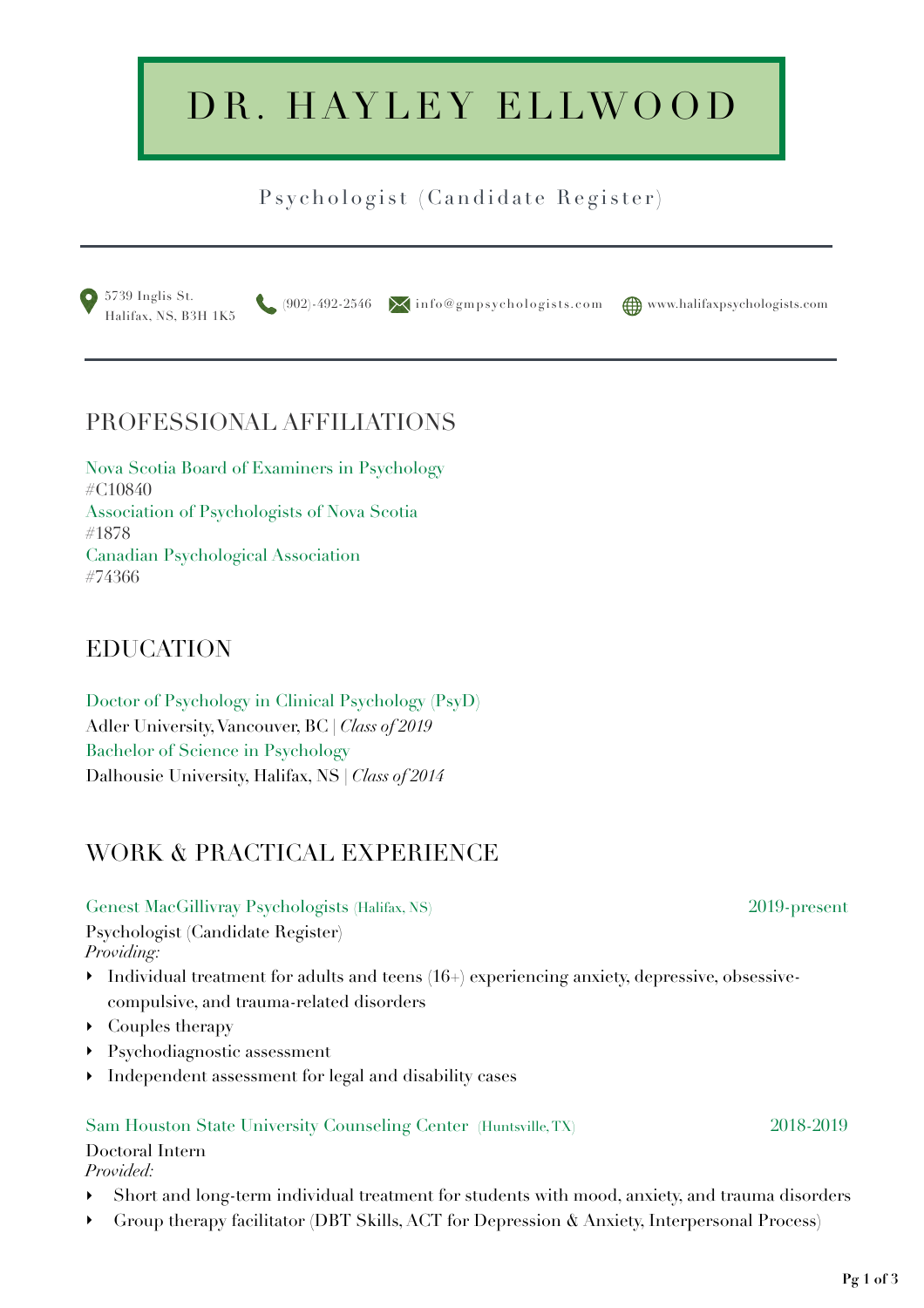### DR. HAYLEY ELLWOOD

| Supervision of Masters-level practicum students                                                    |                                                                                                                                                                                                                                                                                                                                                                                                                                                                                                                                                                                                                                                                                                                         |
|----------------------------------------------------------------------------------------------------|-------------------------------------------------------------------------------------------------------------------------------------------------------------------------------------------------------------------------------------------------------------------------------------------------------------------------------------------------------------------------------------------------------------------------------------------------------------------------------------------------------------------------------------------------------------------------------------------------------------------------------------------------------------------------------------------------------------------------|
| Emergency after-hours assessment for students in crisis                                            |                                                                                                                                                                                                                                                                                                                                                                                                                                                                                                                                                                                                                                                                                                                         |
| Mental health outreach programming and workshops                                                   |                                                                                                                                                                                                                                                                                                                                                                                                                                                                                                                                                                                                                                                                                                                         |
| Consultation services for Students of Concern faculty team                                         |                                                                                                                                                                                                                                                                                                                                                                                                                                                                                                                                                                                                                                                                                                                         |
|                                                                                                    | 2017-2018                                                                                                                                                                                                                                                                                                                                                                                                                                                                                                                                                                                                                                                                                                               |
|                                                                                                    |                                                                                                                                                                                                                                                                                                                                                                                                                                                                                                                                                                                                                                                                                                                         |
|                                                                                                    |                                                                                                                                                                                                                                                                                                                                                                                                                                                                                                                                                                                                                                                                                                                         |
| Psychodiagnostic assessment                                                                        |                                                                                                                                                                                                                                                                                                                                                                                                                                                                                                                                                                                                                                                                                                                         |
| Individual treatment for youth with anxiety, mood, and behavioural disorders                       |                                                                                                                                                                                                                                                                                                                                                                                                                                                                                                                                                                                                                                                                                                                         |
| Consultation with psychiatrists, social workers, and school staff                                  |                                                                                                                                                                                                                                                                                                                                                                                                                                                                                                                                                                                                                                                                                                                         |
|                                                                                                    | 2016-2017                                                                                                                                                                                                                                                                                                                                                                                                                                                                                                                                                                                                                                                                                                               |
|                                                                                                    |                                                                                                                                                                                                                                                                                                                                                                                                                                                                                                                                                                                                                                                                                                                         |
| Individual treatment for young adults recovering from substance addiction and complex trauma       |                                                                                                                                                                                                                                                                                                                                                                                                                                                                                                                                                                                                                                                                                                                         |
| in a residential treatment program                                                                 |                                                                                                                                                                                                                                                                                                                                                                                                                                                                                                                                                                                                                                                                                                                         |
| Cognitive assessments to inform workplace supports                                                 |                                                                                                                                                                                                                                                                                                                                                                                                                                                                                                                                                                                                                                                                                                                         |
|                                                                                                    | 2015-2016                                                                                                                                                                                                                                                                                                                                                                                                                                                                                                                                                                                                                                                                                                               |
|                                                                                                    |                                                                                                                                                                                                                                                                                                                                                                                                                                                                                                                                                                                                                                                                                                                         |
|                                                                                                    |                                                                                                                                                                                                                                                                                                                                                                                                                                                                                                                                                                                                                                                                                                                         |
| treatment                                                                                          |                                                                                                                                                                                                                                                                                                                                                                                                                                                                                                                                                                                                                                                                                                                         |
|                                                                                                    |                                                                                                                                                                                                                                                                                                                                                                                                                                                                                                                                                                                                                                                                                                                         |
| Design and facilitation of educational and skill-building group for clients with anxiety disorders |                                                                                                                                                                                                                                                                                                                                                                                                                                                                                                                                                                                                                                                                                                                         |
|                                                                                                    | 2014                                                                                                                                                                                                                                                                                                                                                                                                                                                                                                                                                                                                                                                                                                                    |
|                                                                                                    |                                                                                                                                                                                                                                                                                                                                                                                                                                                                                                                                                                                                                                                                                                                         |
| Workshop, outreach program support                                                                 |                                                                                                                                                                                                                                                                                                                                                                                                                                                                                                                                                                                                                                                                                                                         |
|                                                                                                    | 2014                                                                                                                                                                                                                                                                                                                                                                                                                                                                                                                                                                                                                                                                                                                    |
|                                                                                                    |                                                                                                                                                                                                                                                                                                                                                                                                                                                                                                                                                                                                                                                                                                                         |
| Program evaluation to inform social and psychological rehabilitation of offenders living in        |                                                                                                                                                                                                                                                                                                                                                                                                                                                                                                                                                                                                                                                                                                                         |
|                                                                                                    | Tri-Cities Child & Youth Mental Health (Port Moody, BC)<br>Clinical Practicum Student<br>Provided:<br>PLEA Community Services Society (New Westminster, BC)<br><b>Clinical Practicum Student</b><br>Provided:<br>WorkBC Employment Services Centre (Vancouver, BC)<br>Clinical Practicum Student<br>Provided:<br>Cognitive and psychodiagnostic assessment to inform workplace supports and mental health<br>Individual treatment for clients with persistent difficulty in the workplace<br>British Columbia Psychological Association (Vancouver, BC)<br>Social Justice Practicum Student<br>Provided:<br>Metro Vancouver West Community Corrections (Vancouver, BC)<br>Social Justice Practicum Student<br>Provided: |

## RESEARCH

#### Primary Researcher, Author (Doctoral Dissertation)

‣ *The Role of Psychopathy in the Empathy-Anxiety Relationship (2019)*